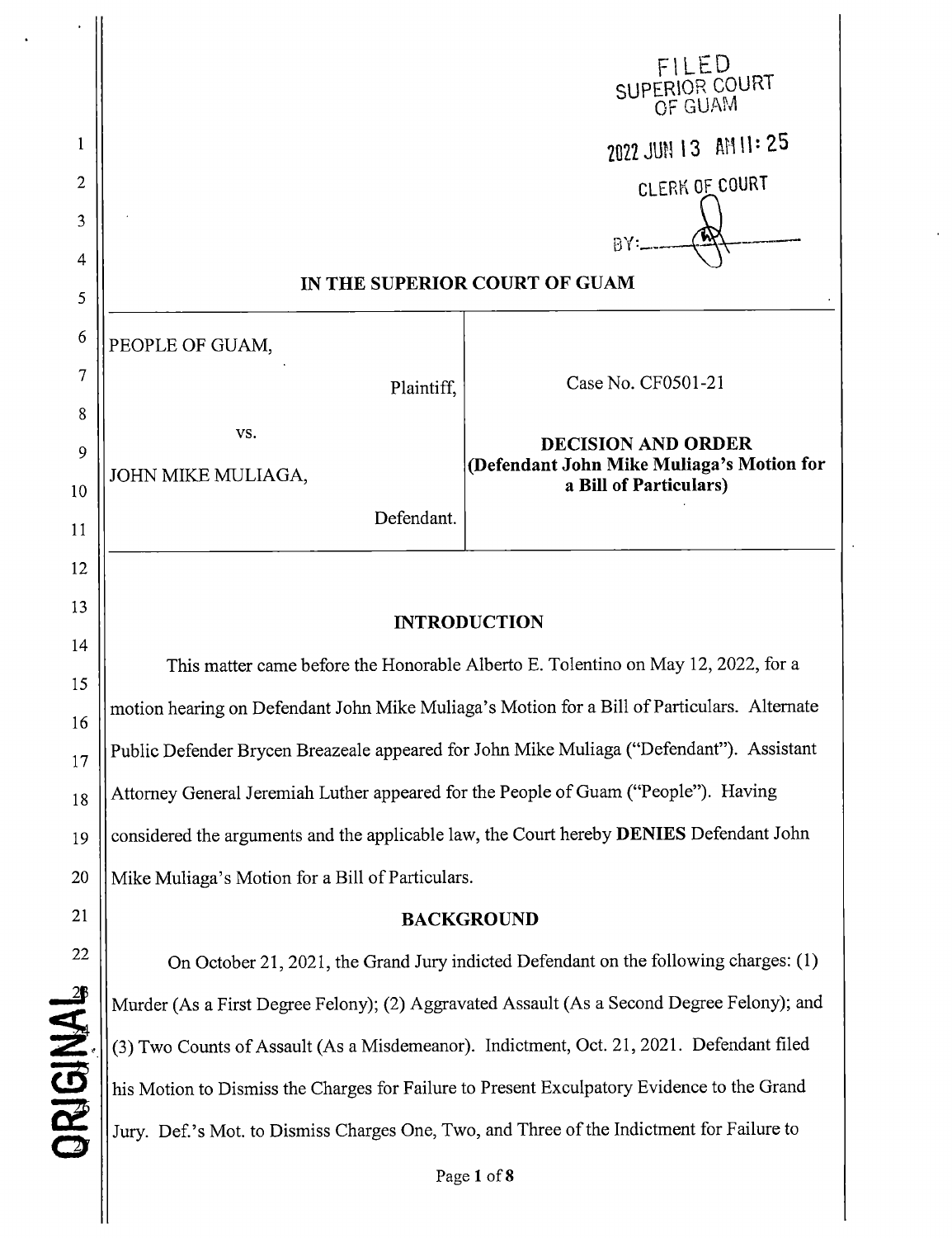**I**

Present Exculpatory Evidence to the Grand Jury, Dec. 28, 2021. The Grand Jury then indicted Defendant on (1) Murder (As a First Degree Felony), (2) Aggravated Assault (As a Second Degree Felony), and (3) Two. Counts of Assault (As a Misdemeanor). Superseding Indictment, Jan. 21, 2022. As the Superseding Indictment cured the defects in the Indictment, the Court never took Defendant's Motion to Dismiss Charges One, Two, and Three of the Indictment for 7 Failure to Present Exculpatory Evidence to the Grand Jury under advisement.

8 | On March 23, 2022, Defendant filed the instant motion. Def. John Muliaga's Mot. for  $9 \parallel a$  Bill of Particulars, Mar. 23, 2022. The People filed an opposition. People's Resp. to Def.'s  $\frac{10}{10}$  Mot. for Bill of Particulars, Mar. 31, 2022. Defendant filed a response to the People's opposition. Def. John Mike Muliaga's Reply to People's Opp'n. to His Motion for a Bill of Particulars, Apr. 9, 2022. The Court held a motion hearing and took the parties' arguments under advisement. Minute Entry, May 12, 2022.

## **DISCUSSION**

16 **Defendant argues "[t]here are no factual allegations in the Indictment indicating**  $_{17}$  || precisely Mr. Muliaga did cause Mr. Weilbacher's ["Victim"] death—as the Superseding 18 Indictment is currently written." Def. John Muliaga's Mot. for a Bill of Particulars at 4. 19 Defendant further argues "[t]he discovery also provides minimal insight to assist the Defense  $20$   $\parallel$  given the number of witnesses who do not incriminate Mr. Muliaga, the lack of any findings by the People's forensic pathologist regarding who (if either of the Defendants) caused Mr. Weilbaeher's death, and the contemplation of the allegations in Charge Four that Mr. Muliaga rendered Mr. Weilbacher unconscious, followed by the co-defendant's alleged actions." Id. The People assert "[i]n the Defendant's own motion on Page 2 line 4 that the victim 'lay on the ground after being rendered unconscious by [Defendant]' which plainly shows that the Defendant is aware of what is being alleged by the People." People's Resp. to Def.'s Mot. for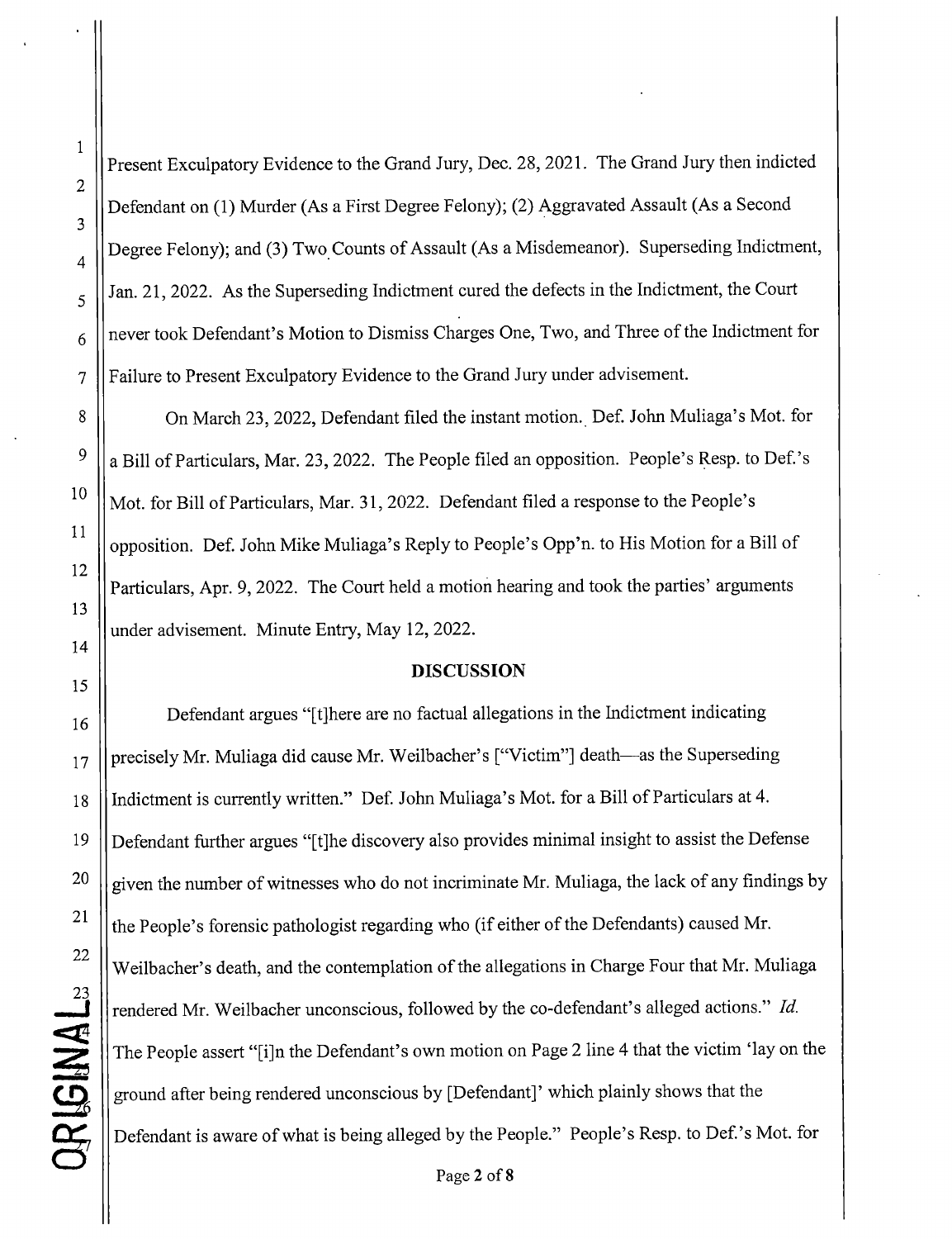**\**

Bill of Particulars at 3-4. The People further assert "[r]egarding the Co-Actor's charges, Defendant appears to ignore that when two people strike someone in the same instance, specially rendering them unconscious, then continue to strike his head both actors are jointly responsible for the resulting death based on their contributing involvement and mental state."  $6 \parallel$ *Id.* at 3.

7  $\parallel$  Title 8 G.C.A. § 55.10 provides "[t]he indictment or the information shall be a plain, 8 concise and definite written statement of the essential facts constituting the offense charged  $9 \parallel$  and shall be signed by the prosecuting attorney." The Supreme Court of Guam has stated that <sup>10</sup>  $\|\cdot\|$  is well established that an indictment is sufficient which apprises a defendant of the crime with which he is charged so as to enable him to prepare his defense and to plead judgment of acquittal or conviction as a plea to subsequent prosecution for the same offense." People v. Torres, 2014 Guam 8 ¶ 20 (citing *People v. Jones*, 2006 13 ¶ 12). The Supreme Court of Guam also reasoned that an indictment that tracks the statute's words charging the offense "is 16 Sufficient as long as the words unambiguously set forth all the elements of the offense." *Jones*,  $17 \parallel 200613 \parallel 23.$ 

18 | Title 8 G.C.A. § 55.30 provides "[w]hether or not an indictment or information 19 | complies with  $\S$  55.10, if it fails to specify the particulars of the offense sufficiently to enable <sup>20</sup>  $\|$  the defendant to prepare his defense, the court may, on motion of the defendant, require the <sup>21</sup>  $\parallel$  prosecuting attorney to furnish the defendant with a clarification of the pleading containing such particulars as may be necessary for the preparation of the defense." "The transcript of grand jury proceedings or of the preliminary examination normally provides the defendant with all the information he needs in felony cases." Note to 8 G.C.A. § 55.10. "However, there may be cases where it is desirable to pinpoint the issues and this Section will permit such a result."

*Id.*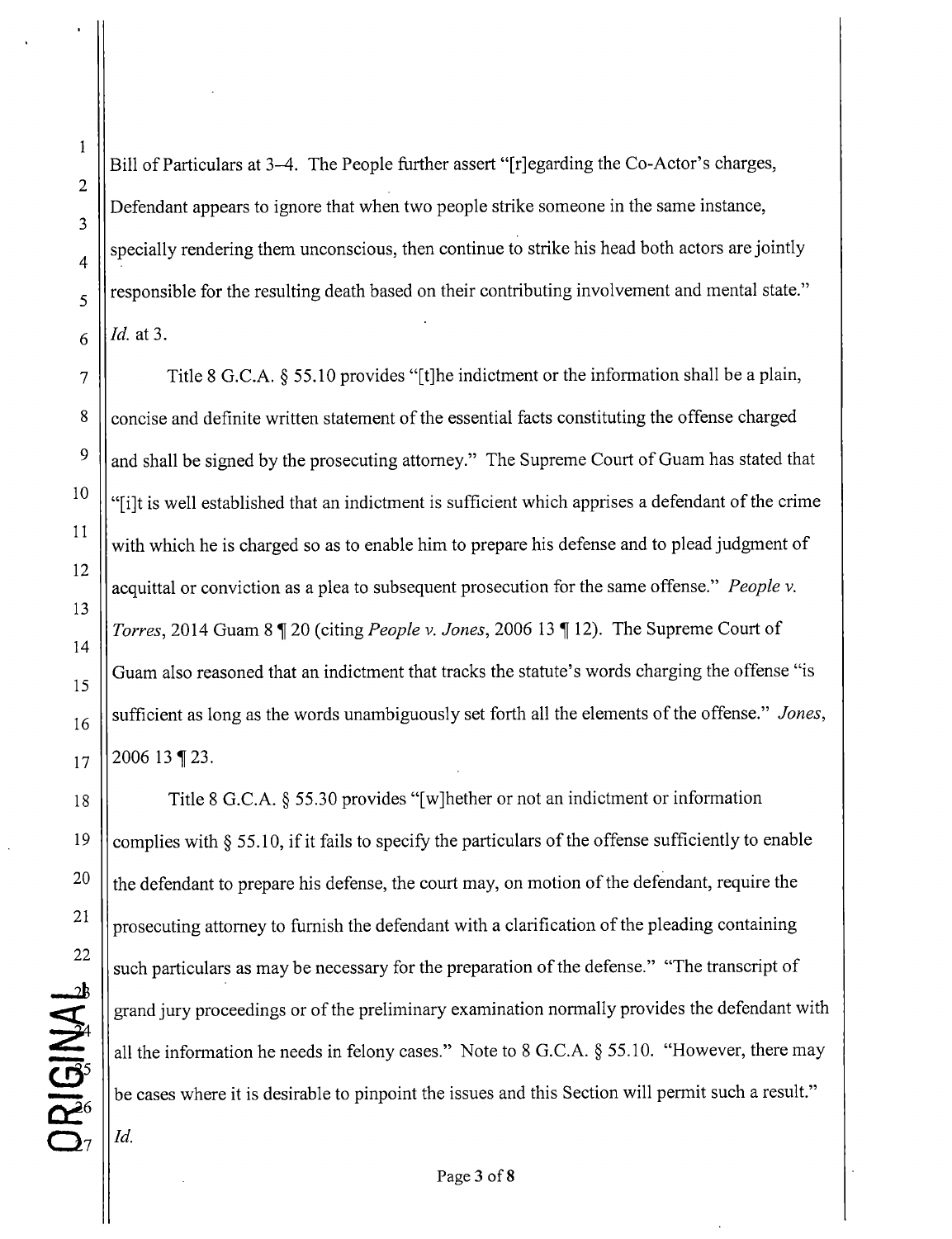| $\mathbf 1$                                                                                                                                                                                        |                                                                                                                                                                                                                                                                                                                    |
|----------------------------------------------------------------------------------------------------------------------------------------------------------------------------------------------------|--------------------------------------------------------------------------------------------------------------------------------------------------------------------------------------------------------------------------------------------------------------------------------------------------------------------|
| $\overline{c}$                                                                                                                                                                                     | A bill of particulars seeks to provide the defendant details of the charges to "ensure that                                                                                                                                                                                                                        |
| 3                                                                                                                                                                                                  | the charges brought against a defendant are stated with enough precision to allow the defendant                                                                                                                                                                                                                    |
| 4                                                                                                                                                                                                  | to understand the charges, to prepare a defense, and perhaps also to be protected against retrial                                                                                                                                                                                                                  |
| 5                                                                                                                                                                                                  | on the same charges." United States v. Butler, 822 F.2d 1191, 1193 (D.C. Cir. 1987). The                                                                                                                                                                                                                           |
| 6                                                                                                                                                                                                  | determination of whether a bill of particulars should be provided is within the trial court's                                                                                                                                                                                                                      |
| $\overline{7}$                                                                                                                                                                                     | discretion. Id. at 1194. Thus, a motion for a bill of particulars is appropriate when a defendant                                                                                                                                                                                                                  |
| $\,$ 8 $\,$                                                                                                                                                                                        | "requires clarification in order to prepare a defense." United States v. Long, 706 F.2d 1044,                                                                                                                                                                                                                      |
| $\mathfrak g$                                                                                                                                                                                      | 1054 (9th Cir. 1983). In determining whether a bill of particulars is warranted, "a court should                                                                                                                                                                                                                   |
| 10                                                                                                                                                                                                 | consider whether the defendant has been advised adequately of the charges through the                                                                                                                                                                                                                              |
| 11                                                                                                                                                                                                 | indictment and all other disclosures made by the government." Id. (citing United States v.                                                                                                                                                                                                                         |
| 12                                                                                                                                                                                                 | Giese, 597 F.2d 1170, 1180 (9th Cir. 1979)).                                                                                                                                                                                                                                                                       |
| 13                                                                                                                                                                                                 | The First Charge of the Superseding Indictment states:                                                                                                                                                                                                                                                             |
| 14                                                                                                                                                                                                 | On or about the 9 <sup>th</sup> day of October, 2021, in Guam, <b>JOHN MIKE MULIAGA</b> did                                                                                                                                                                                                                        |
| 15<br>16                                                                                                                                                                                           | commit the offense of <i>Murder (As a 1<sup>st</sup> Degree Felony)</i> , in that he recklessly caused<br>the death of another human being, that is: Jaron Weilbacher, under circumstances<br>manifesting extreme indifference to the value of human life, in violation of 9 GCA §                                 |
| 17                                                                                                                                                                                                 | $16.40(a)(2)$ and(b).                                                                                                                                                                                                                                                                                              |
| 18                                                                                                                                                                                                 | The Second Charge of the Superseding Indictment states:                                                                                                                                                                                                                                                            |
| 19                                                                                                                                                                                                 | On or about the 9 <sup>th</sup> day of October, 2021, in Guam, JOHN MIKE MULIAGA did                                                                                                                                                                                                                               |
| 20                                                                                                                                                                                                 | commit the offense of <i>Aggravated Assault (As a 2<sup>nd</sup> Degree Felony)</i> , in that he did<br>recklessly cause or attempt to cause serious bodily injury to another, that is: Jaron                                                                                                                      |
| 21                                                                                                                                                                                                 | Weilbacher, in circumstances manifesting extreme indifference to the value of human<br>life, in violation of 9 GCA $\S$ 19.20(a)(1) and(b).                                                                                                                                                                        |
| 22                                                                                                                                                                                                 | The Third Charge, Count One of the Superseding Indictment states:                                                                                                                                                                                                                                                  |
| 23<br>$OR_{27} \setlength{\scriptsize\substack{\bullet \\ \bullet \\ \bullet}}\nolimits_{\mathcal{B}}\nolimits_{\mathcal{B}}\nolimits_{\mathcal{A}}\nolimits_{\mathcal{A}}\nolimits_{\mathcal{A}}$ | On or about the 9 <sup>th</sup> day of October, 2021, in Guam, <b>JOHN MIKE MULIAGA</b> did<br>commit the offense of <i>Assault (As a Misdemeanor)</i> , in that he did recklessly cause or<br>attempt to cause bodily injury to another, that is: Selerino Henry, in violation of 9<br>GCA § 19.30(a)(1) and (e). |
|                                                                                                                                                                                                    | The Third Charge, Count Two of the Superseding Indictment states:                                                                                                                                                                                                                                                  |
|                                                                                                                                                                                                    | Page 4 of 8                                                                                                                                                                                                                                                                                                        |
|                                                                                                                                                                                                    |                                                                                                                                                                                                                                                                                                                    |

\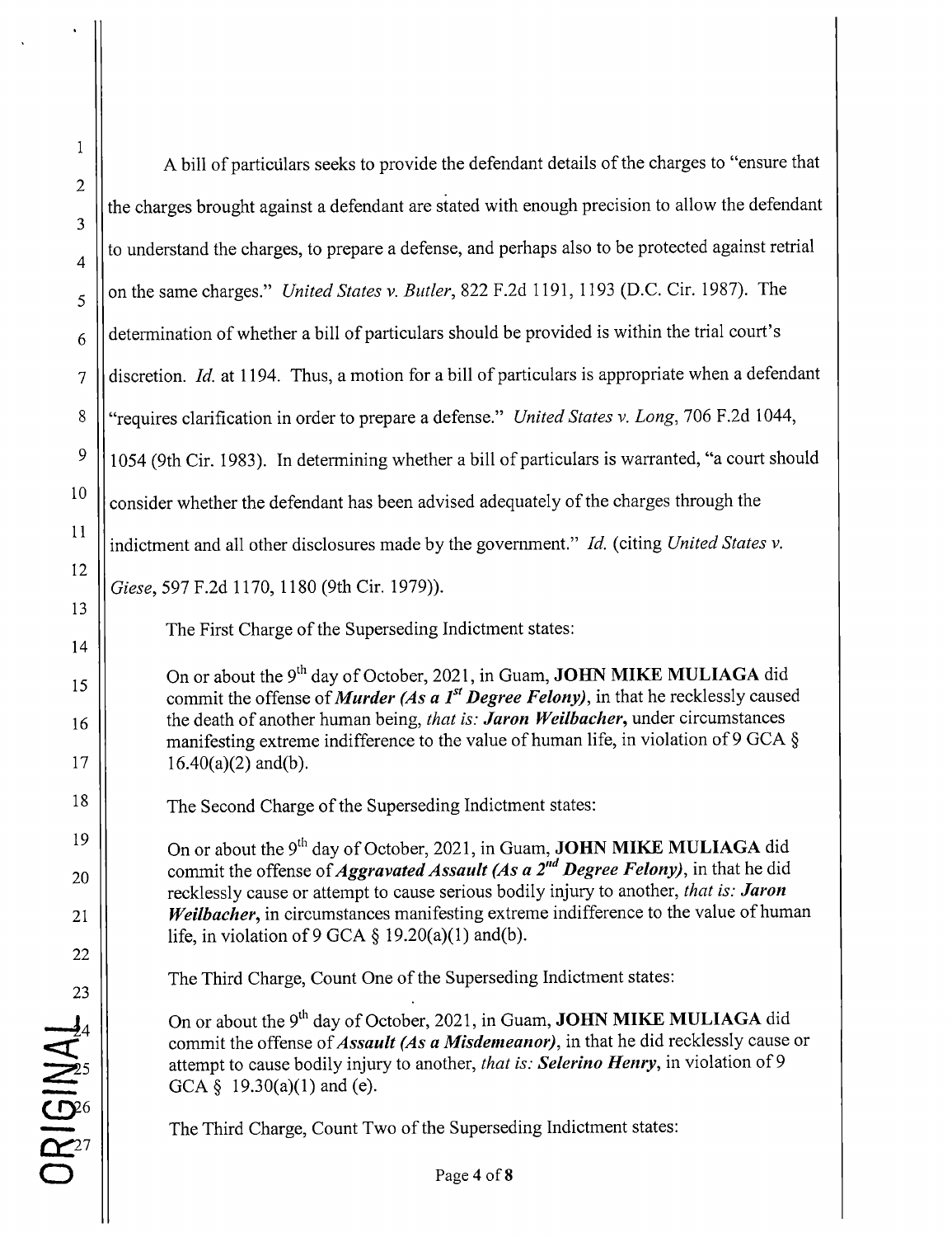On or about the 9<sup>th</sup> day of October, 2021, in Guam, **JOHN MIKE MULIAGA** did commit the offense of *Assault (As a Misdemeanor)*, in that he did recklessly cause or attempt to cause bodily injury to another, *that is: Elijah Tierra,* in violation of 9 GCA §  $19.30(a)(1)$  and (e).

In explaining the three charges Defendant faces, the Superseding Indictment correctly tracks the language of its corresponding statutes. In tracking the language of the corresponding statutes, the People have also properly stated the elements for the offense, along with sufficient facts that adequately inform Defendant of the charges. Specifically, each charge alleges the date, the victim, and the essential elements of the crime—including Defendant's mental state.  $_{10}$  | Courts have found the time, place, and the nature of each offense to be adequate information <sup>11</sup> for giving a defendant notice of the charges. *See e.g., United States v. Gotta,* 784 F.Supp. 1017, 12 1019 (E.D.N.Y. 1992) (denying a bi11 of particulars because the government provided defense  $13$  With the time, the place, and the nature of each offense in the indictment). Defendant argues <sup>14</sup>  $\|\$ that he is entitled to know the prosecution's precise theory at trial. Digital Recording at <sup>15</sup>  $\|$  1:54:46–2:08:16 (Mot. H'rg. May 12, 2022). However, "the law does not impose upon the Government an obligation to preview its case or expose its legal theory." *United States v.* Leonelli, 428 F. Supp. 880, 882 (S.D.N.Y. 1977). "Further, the Government has no duty to disclose the precise manner in which the crimes alleged in the indictment were committed."  $20$  ||*Id.* The Court finds no requirement in Guam law that the People provide Defendant with the  $_{21}$  || People's theory of the case in the charging document.

22 **Defendant analogizes his case to People v. Torres, 2014 Guam 8 and posits that the** 23  $\parallel$  Superseding Indictment is vague because—like the Indictment in *Torres*—it tracks the plain language of the statute. Def. John Mike Muliaga's Reply to People's Opp'n. to His Motion for a Bill of Particulars at 3. In *Torres*, the Supreme Court of Guam reasoned that "[w]hile some interpretations of the indictment might implicate a factual basis that properly constitutes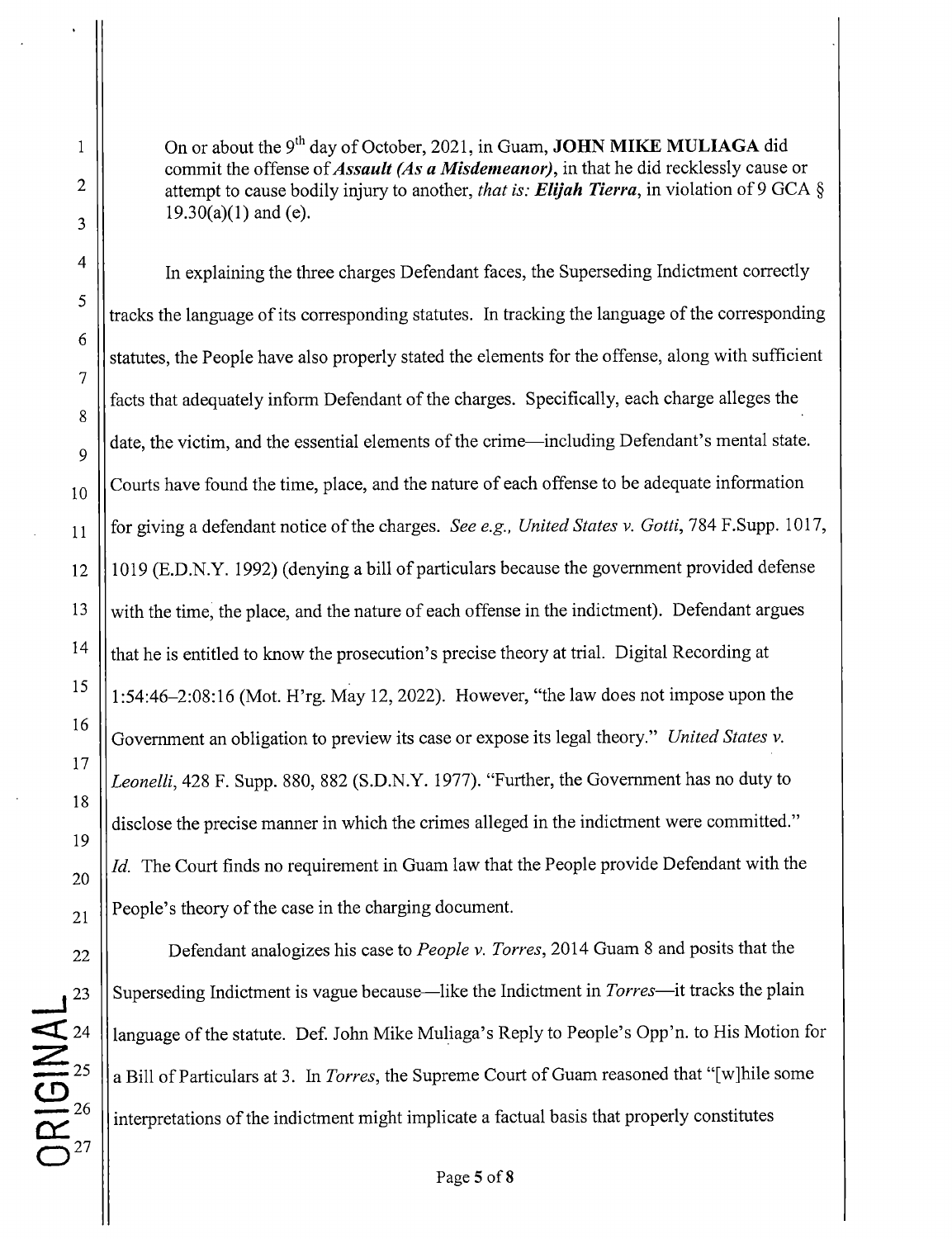assault, other interpretations fall short." *Torres*, 2014 Guam 8 1 31. Like the Indictment in Torres, there are multiple interpretations of the Superseding Indictment in Defendant's case.  $\mathbf{4}$  However, unlike *Torres*, none of the interpretations of the Superseding Indictment in 5 || Defendant's case fall short of Murder (As a First Degree Felony), Aggravated Assault (As a Second Degree Felony), or Assault (As a Misdemeanor). Regardless of whether Defendant  $7$  struck Victim first, rendering him unconscious, or if Defendant struck Victim after he was 8 All already rendered unconscious by Fiataugaluia Ahkee ("Co-Defendant"), both interpretations of  $\frac{9}{10}$  the Superseding Indictment implicate a factual basis that properly constitutes the crimes <sup>10</sup> charged. Moreover, the Supreme Court of Guam found in *Torres* that the evidence introduced at trial failed to shed light on the People's theory of assault. *Id.* at  $\parallel$  32. The Grand Jury proceedings and discovery in Defendant's case demonstrate that the evidence the People plan to introduce at trial will shed light on the People's theory of the crimes charged. Defendant also states the Superseding Indictment adds confusion to Defendant's defense preparation 16 | because it also alleges that Co-Defendant caused Victim's death. Def. John Mike Muliaga's  $_{17}$  | Reply to People's Opp'n. to His Motion for a Bill of Particulars at 4. Under Guam law, two 18 || people can cause the death of another, and the People may argue that both defendants 19 Contributed to Victims death. Consequently, the Court finds Defendant's case is distinct from  $20$  | *Torres.* 

<sup>21</sup> Although the Superseding Indictment does not include a direct allegation in Charge One that Defendant rendered Victim unconscious, no authority requires the People to provide such information in the charging document. Defendant has the opportunity to review the Grand Jury proceedings—which has already been provided to Defendant. The Note to 8 6 G.C.A. § 55.10 specifies that a copy of the grand jury proceedings "usually" provides the defendant with elucidative information. Defendant argues that the Grand Jury proceedings and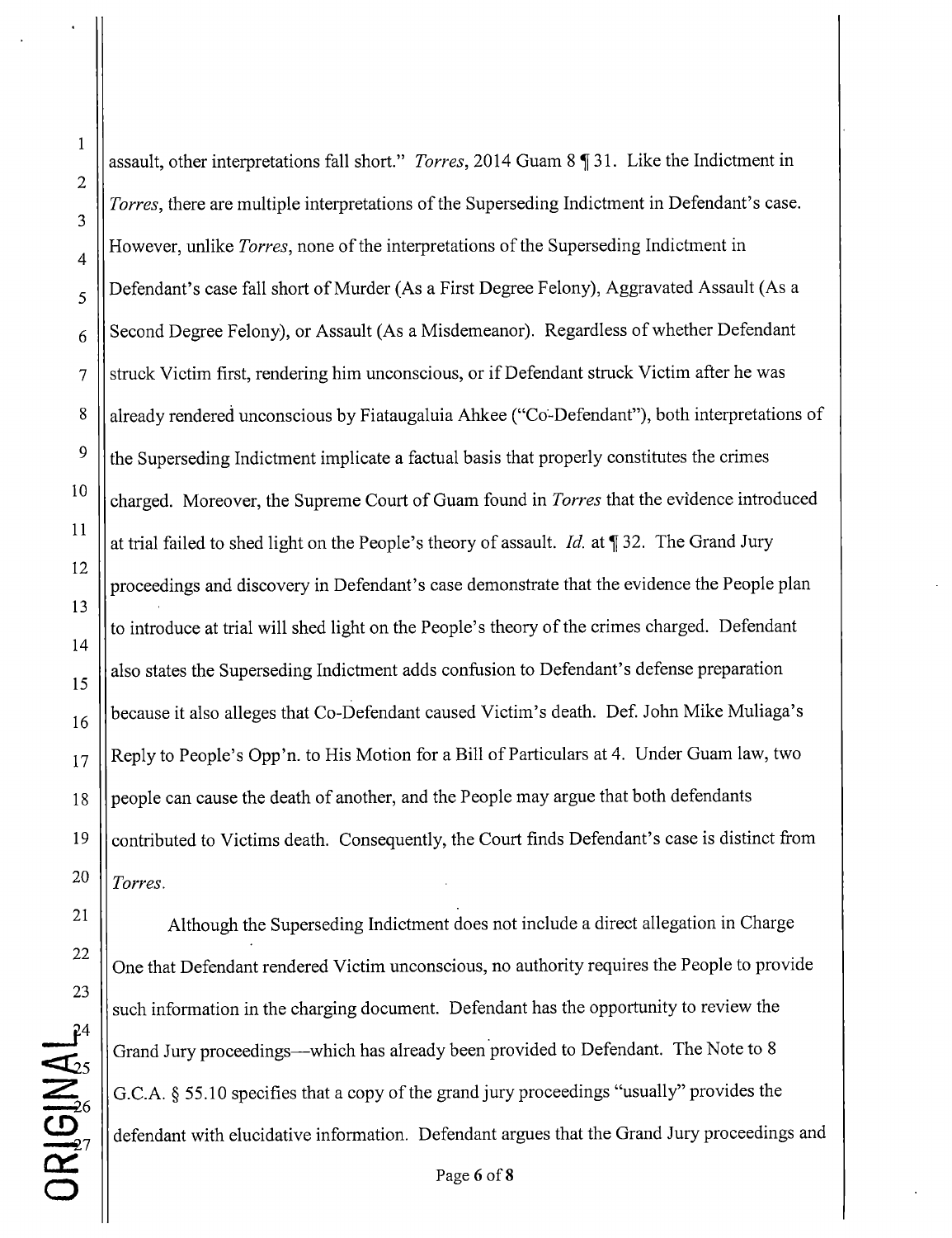discovery provide "minimal insight" in clarifying the People's theory of the case. Def. John  $\cdot$  2 Muliaga's Mot. for a Bill of Particulars at 4. He further argues that the discovery reveals 3  $\mathbf{q}$   $\parallel$  several witnesses who do not incriminate Defendant, there is ambiguity in the forensic  $\sim$   $\sim$   $\sim$   $\sim$  pathologist's report regarding who caused fatal injuries to Victim, and the charging document 6 specifies Co-Defendant rendered Victim unconscious. Id. Defendant may present exculpatory 7 facts to the factinder at trial but the existence of exculpatory facts does not require the People  $8 \parallel t_{\rm o}$  include direct allegations in the charging document. Moreover, the exculpatory facts were  $9 \parallel$  presented to the Grand Jury, and the Grand Jury indicted Defendant on the charges despite the  $\left\vert \frac{10}{\text{exculpatory facts}} \right\vert$ 11 The Court acknowledges that the People's decision to provide direct allegations in the 12 Superseding Indictment in Charges Four and Charge Five is atypical. It is unclear why the 13 People provided direct allegations and specific facts in Co-Defendant's charges but not in 14  $\|15\|$  Defendant's charges. Nevertheless, while the discrepancy is perplexing, the law does not  $_{16}$  require the People to include the level of detail it included in Charge Four and Charge Five.  $_{17}$  || Accordingly, the Court finds that the Superseding Indictment complies with 8 G.C.A. § 55.10  $18$  || and a bill of particulars is not warranted. 19 20 21

**I**

1

22

23

24

..\_\_l

Z

 $\overline{\bigoplus}$  26

 $\alpha$ <sup>27</sup>

25